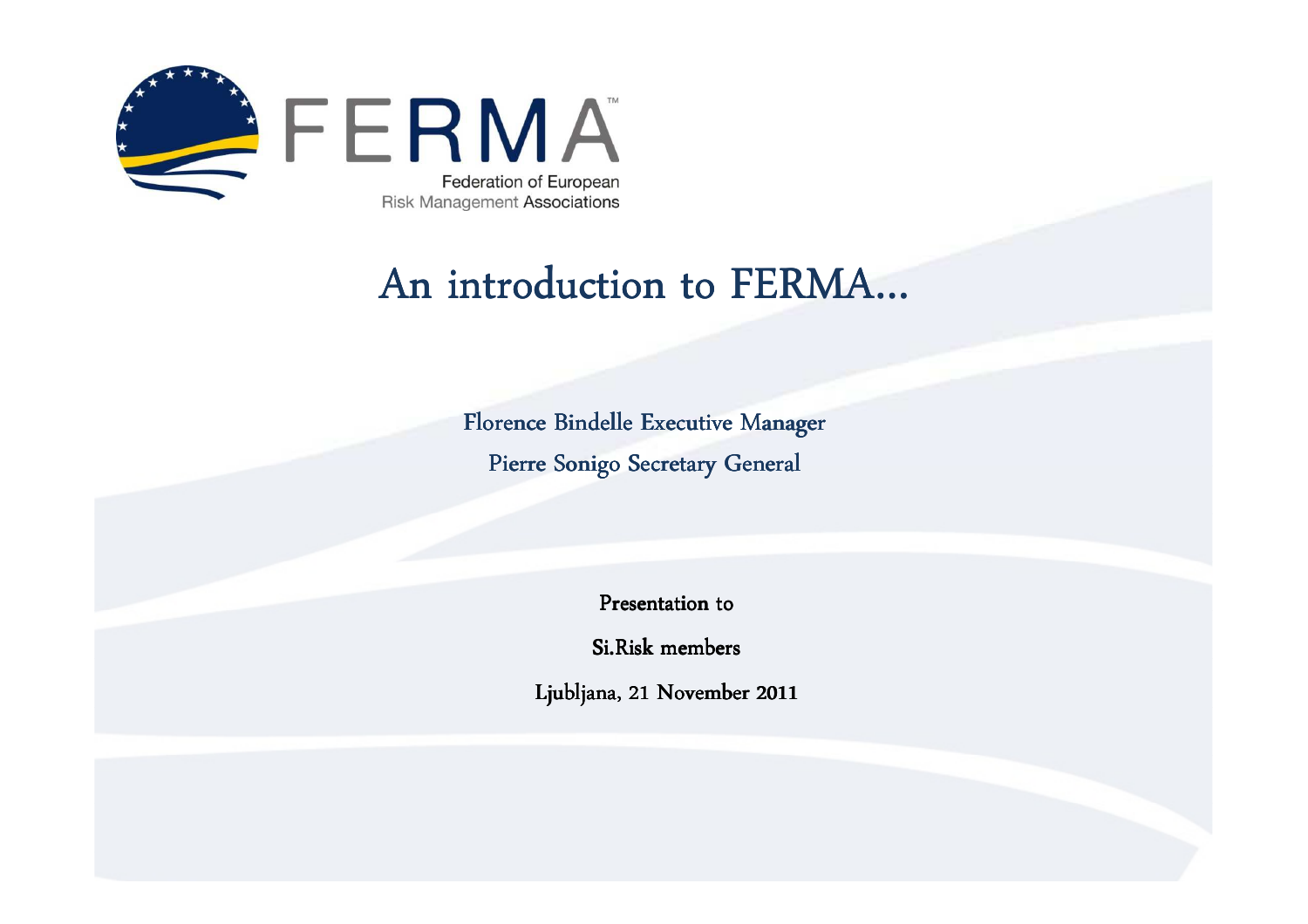

### Part 1: What is FERMA?

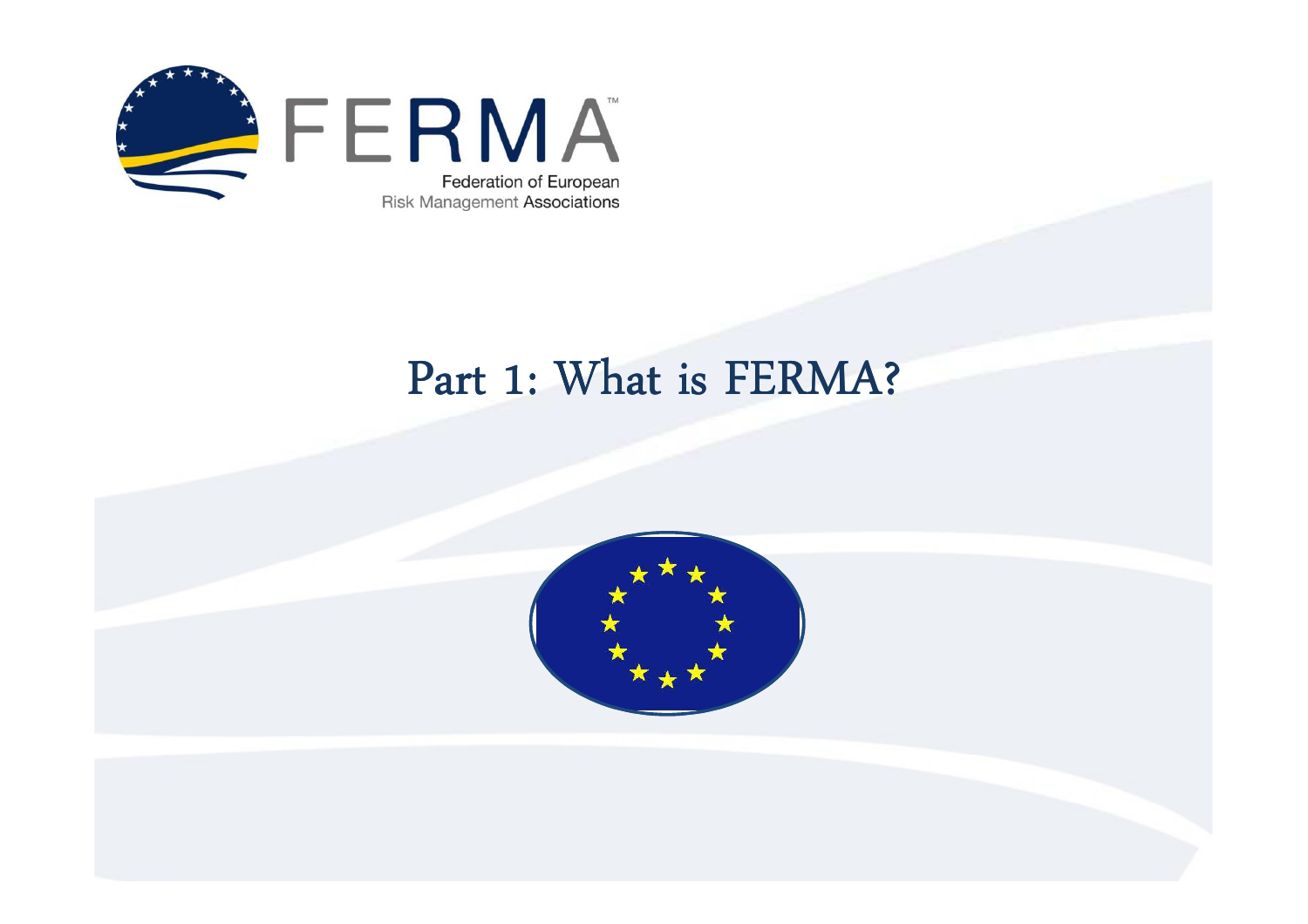

# Some facts and figures…

- $\bullet$  National Associations of Insurance and Risk Management appeared in Europe in the early 70's
- $\bullet$  In **1974**, six of them decided to create a European Federation called AEAI
- • In **1986**, AEAI became FERMA with 10 associations
- $\bullet$  Today FERMA gathers 21 Associations in 19 countries and is still growing
	- Representing over 4800 risk and insurance managers
	- Cross Sectors (80% Private and 20% Public)

| Countries (19)        | Members (21)             |
|-----------------------|--------------------------|
| Belgium               | <b>BELRIM</b>            |
| <b>Bulgaria</b>       | <b>BRIMA</b>             |
| <b>Czech Republic</b> | <b>ASPAR CZ</b>          |
| Denmark               | <b>DARIM</b>             |
| <b>Finland</b>        | <b>FinnRima</b>          |
| France                | <b>AMRAE</b>             |
| Germany               | <b>BfV &amp; DVS</b>     |
| Italy                 | <b>ANRA</b>              |
| Malta                 | <b>MARM</b>              |
| Norway                | <b>NORIMA</b>            |
| The Netherlands       | <b>NARIM</b>             |
| Poland                | <b>POLRISK</b>           |
| Portugal              | <b>APOGERIS</b>          |
| <b>Russia</b>         | <b>RUSRISK</b>           |
| Slovenia              | <b>SI.RISK</b>           |
| Spain                 | <b>AGERS &amp; IGREA</b> |
| Sweden                | <b>SWERMA</b>            |
| Switzerland           | <b>SIRM</b>              |
| UK                    | <b>AIRMIC</b>            |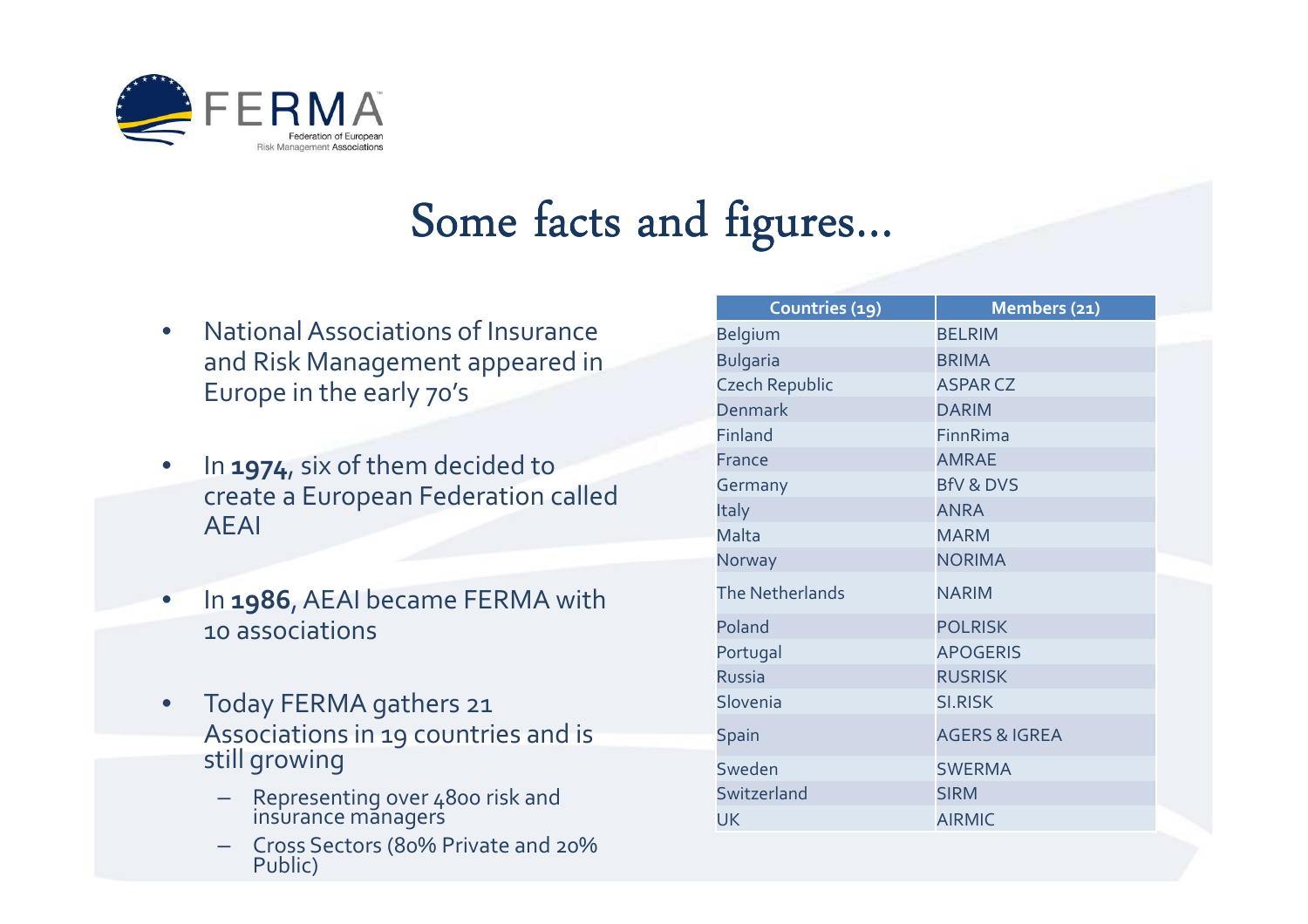



# Our Mission & Objectives

1. To coordinate, promote and support the development and use of risk management, **insurance and risk financing in Europe**

#### **Strategic actions:**

- $\mathcal{L}_{\mathcal{A}}$ To set and promote professional practices and standards
- $\mathcal{L}_{\mathcal{A}}$ To organize conference, seminars, forums
- To maintain <sup>a</sup> two way communication with national associations on development and application of г risk management
- $\mathbf{r}$ To set up surveys and benchmarks to identify and share current practices
- $\mathcal{L}_{\mathcal{A}}$ To facilitate the development of new associations in European countries

#### 2. To be a significant stakeholder in the decision making process at the European level on **Risk Management , Insurance and Risk financing issues**

#### **Strategic actions:**

- $\mathcal{L}_{\mathcal{A}}$ To monitor new regulations and standards
- **To detect early issues that can impact our profession**  $\mathbf{r}$
- **To propose and co-ordinate positions with member associations on relevant issues** ×
- $\mathcal{L}_{\mathcal{A}}$ To issue guidance and position papers
- **To maintain interest representation with the European institutions**  $\mathbf{r}$
- **To establish technical alliances and ad hoc coalitions with other stakeholders** m.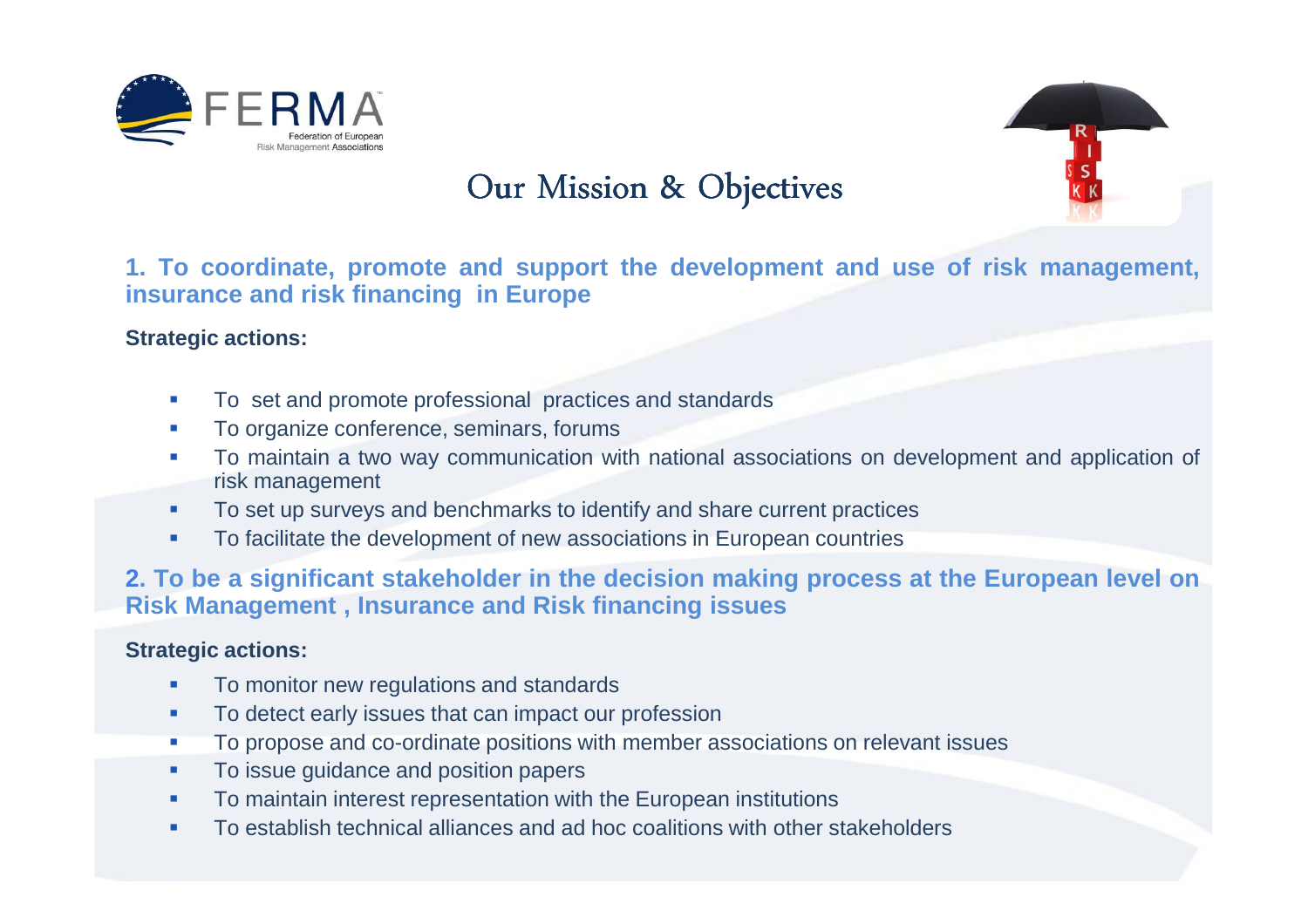

# Structure & Governance

#### **Structure**

#### **General Assembly**

- Meets once a year, in June in Brussels
- One representatives of each association member

#### **Board of Directors**

- Risk and Insurance Managers only
- Composed of minimum 7 members and maximum 12 members,
- Elected for a 3 years period by the General assembly

#### **Executive Board**

• President, 2 Vice Presidents, General Secretary &Treasurer

#### **Management team**

• Executive manager, Project Manager, Administrative assistant, Press coordinator, Webmaster

#### **Governance**

#### **By laws**

- Articles of the statutes
- Under Belgian Law, not for profit association

#### **Administrative procedure**

• Internal rules and governance of the association

#### **Board meetings**

- One hour conference call per month
- $\bullet~~$  3 face to face meetings a year

#### **Presidents meetings**

- One hour conference call per month
- President summit in October

#### **Finance**

• 20% membership fee and 80% self financed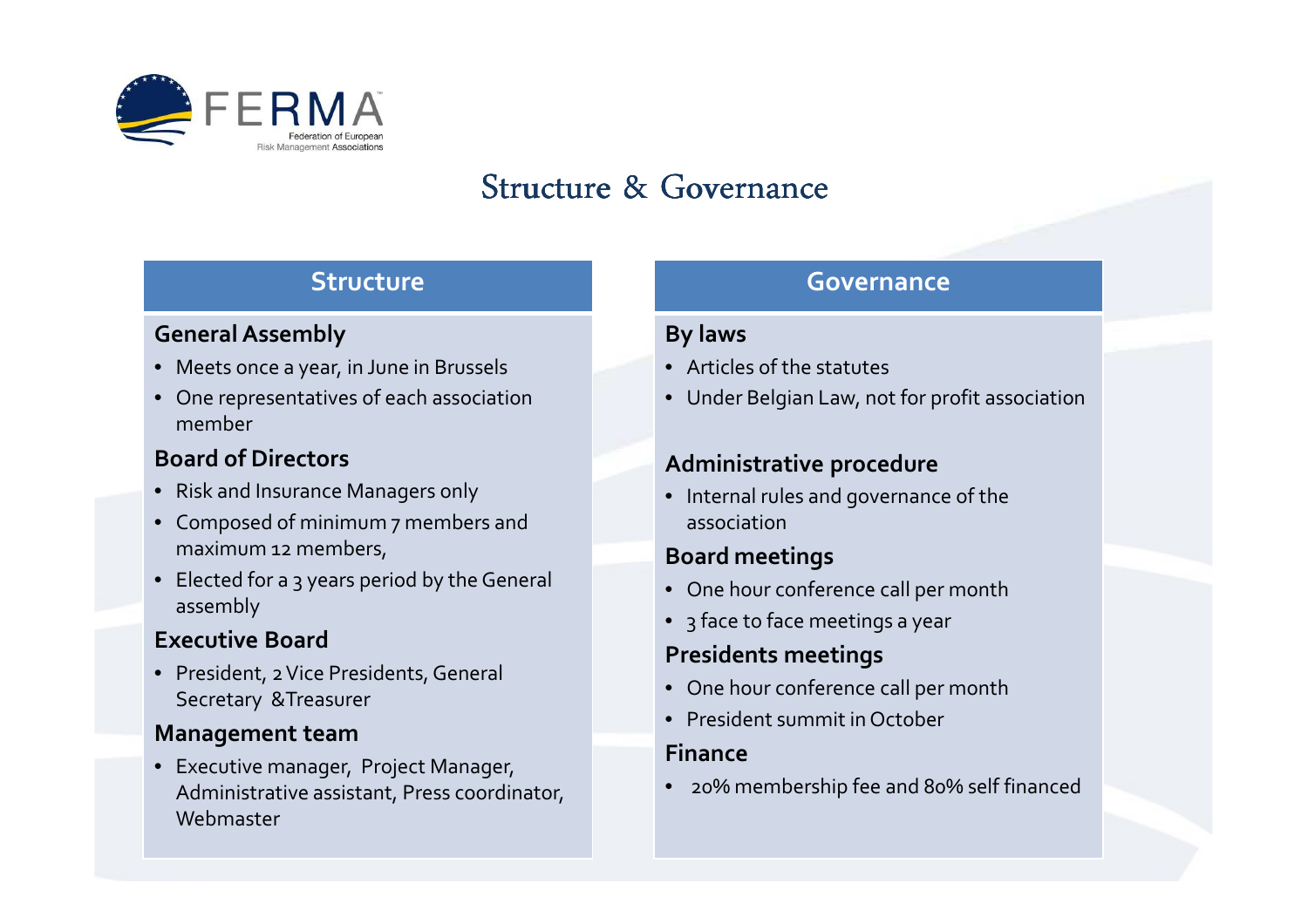

### What is our Value for our members ?

**PANCAKE!** 

- Promoter
- Advocate
- Network
- Catalyst
- Advisor
- Knowledge center
- European Presence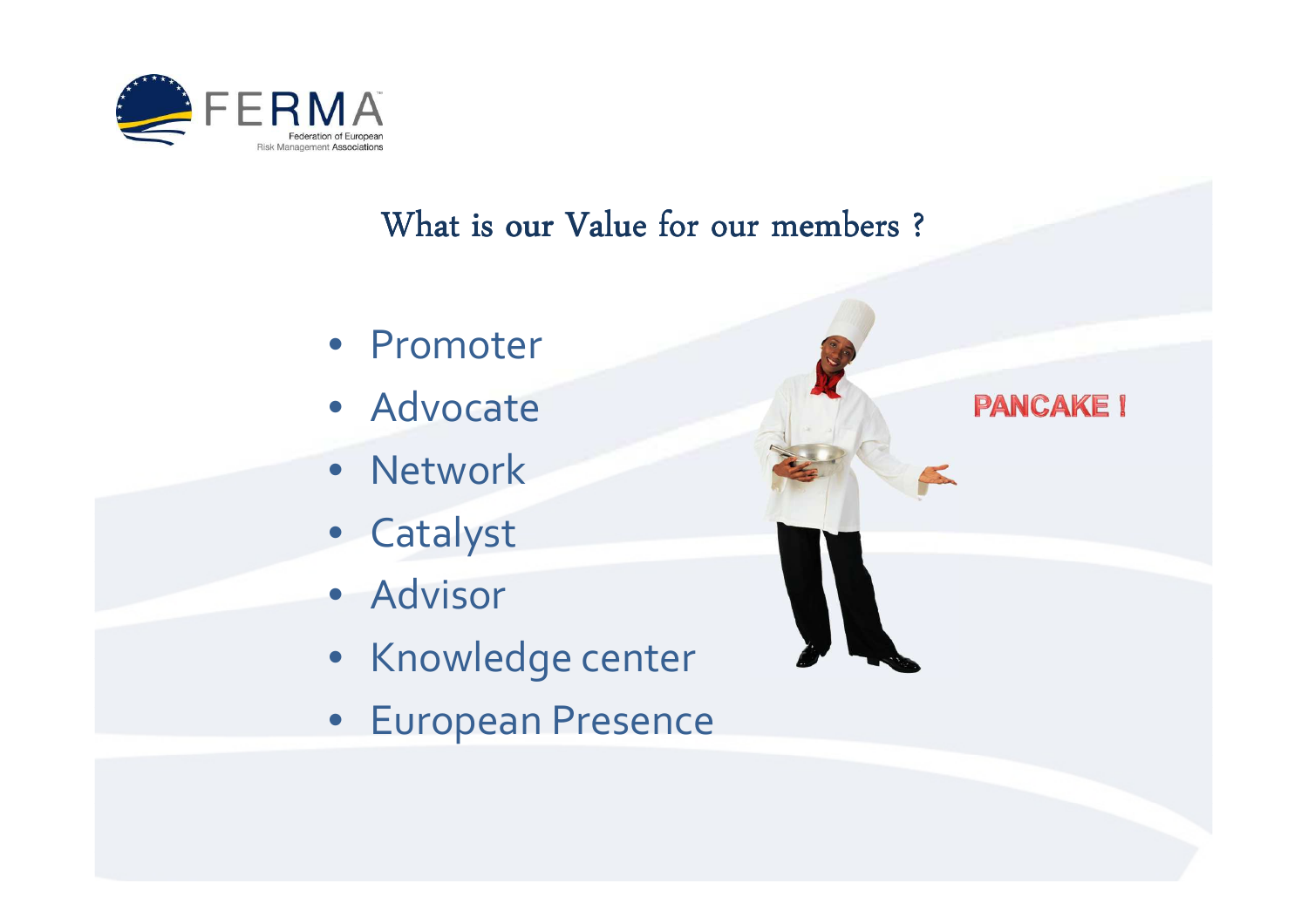

### Part 2: What are we working on?

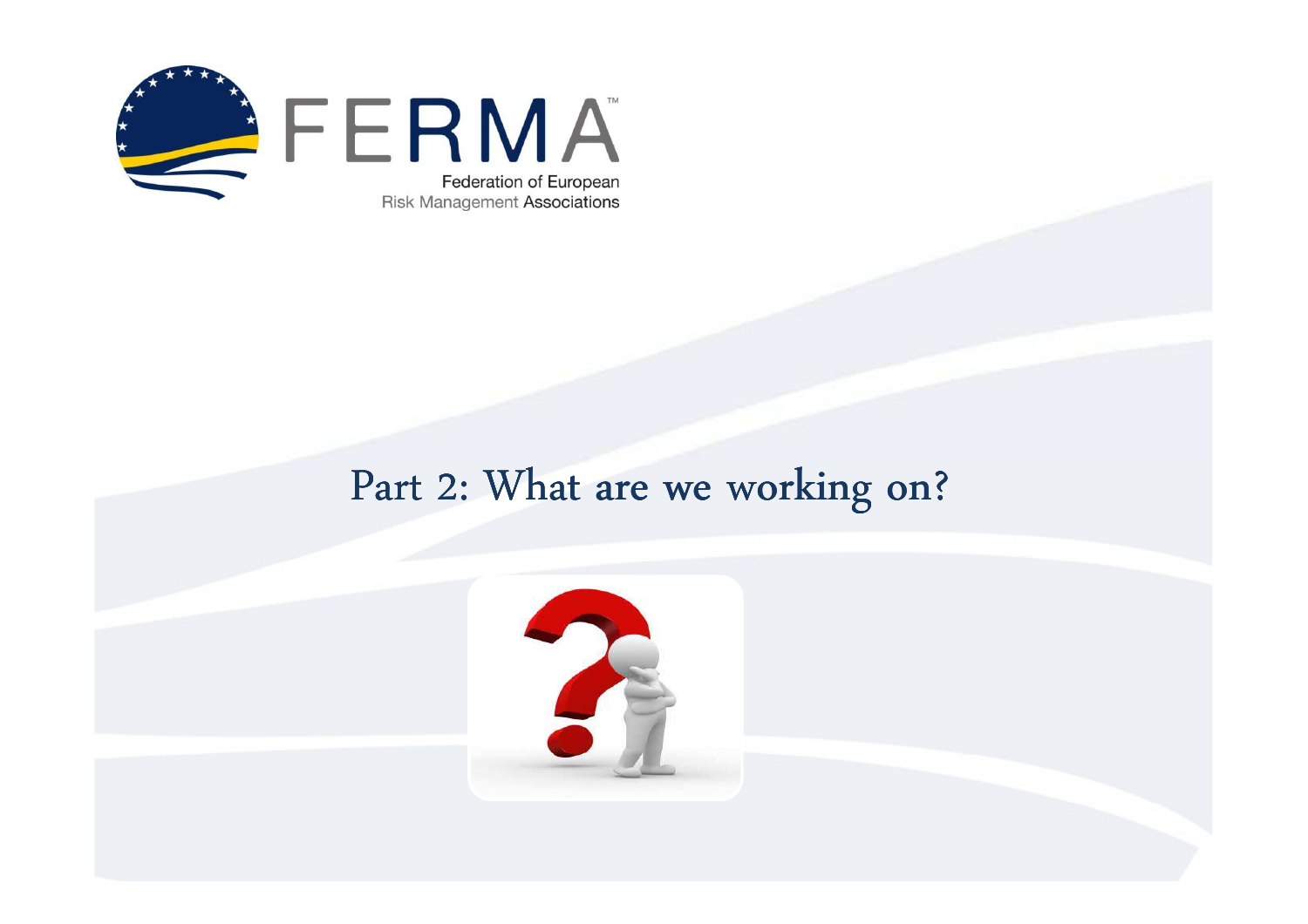

**1. To coordinate, promote and support the development and use of risk management, insurance and risk financing in Europe** 

| <b>Strategic Actions</b>                                                                                                        | Subject                                | <b>Description</b>                                                                                                                    |  |
|---------------------------------------------------------------------------------------------------------------------------------|----------------------------------------|---------------------------------------------------------------------------------------------------------------------------------------|--|
| To set and promote<br>professional practices<br>and standards                                                                   | <b>Education in Risk</b><br>Management | To create a framework on risk management certification                                                                                |  |
|                                                                                                                                 | ISO 31000                              | To be an observer in the ISO31004 Group & develop and promote a quideline on the<br>implementation of ISO 31000                       |  |
| To organize conference,<br>seminars, forums                                                                                     | <b>FORUM 2013</b>                      | Every other year, 1st week of october, 1536 attendees in Stockholm, 440 risk managers -<br>Maastricht 2013                            |  |
|                                                                                                                                 | SEMINAR 2012                           | Every other year, in october, adressed to risk managers (free!), London or Paris 2012 - Survey<br>results                             |  |
| To maintain a two way<br>communication with<br>national associations on<br>development and<br>application of risk<br>management | <b>Social Media</b><br>Channels        | To raise FERMA's profile on Social media channels (linkedin, Slideshare, Tweeter, You Tube &<br>Young Professional Network) - Join us |  |
|                                                                                                                                 | Website                                | To provide news, contents through the website to our members                                                                          |  |
|                                                                                                                                 | Press releases &<br><b>Articles</b>    | To contribute with articles in magazines and interviews on relevant topics enhancing the FERMA<br>'s profile                          |  |
|                                                                                                                                 | <b>Newsletters</b>                     | Newsletter informs about the members and regulatory developments                                                                      |  |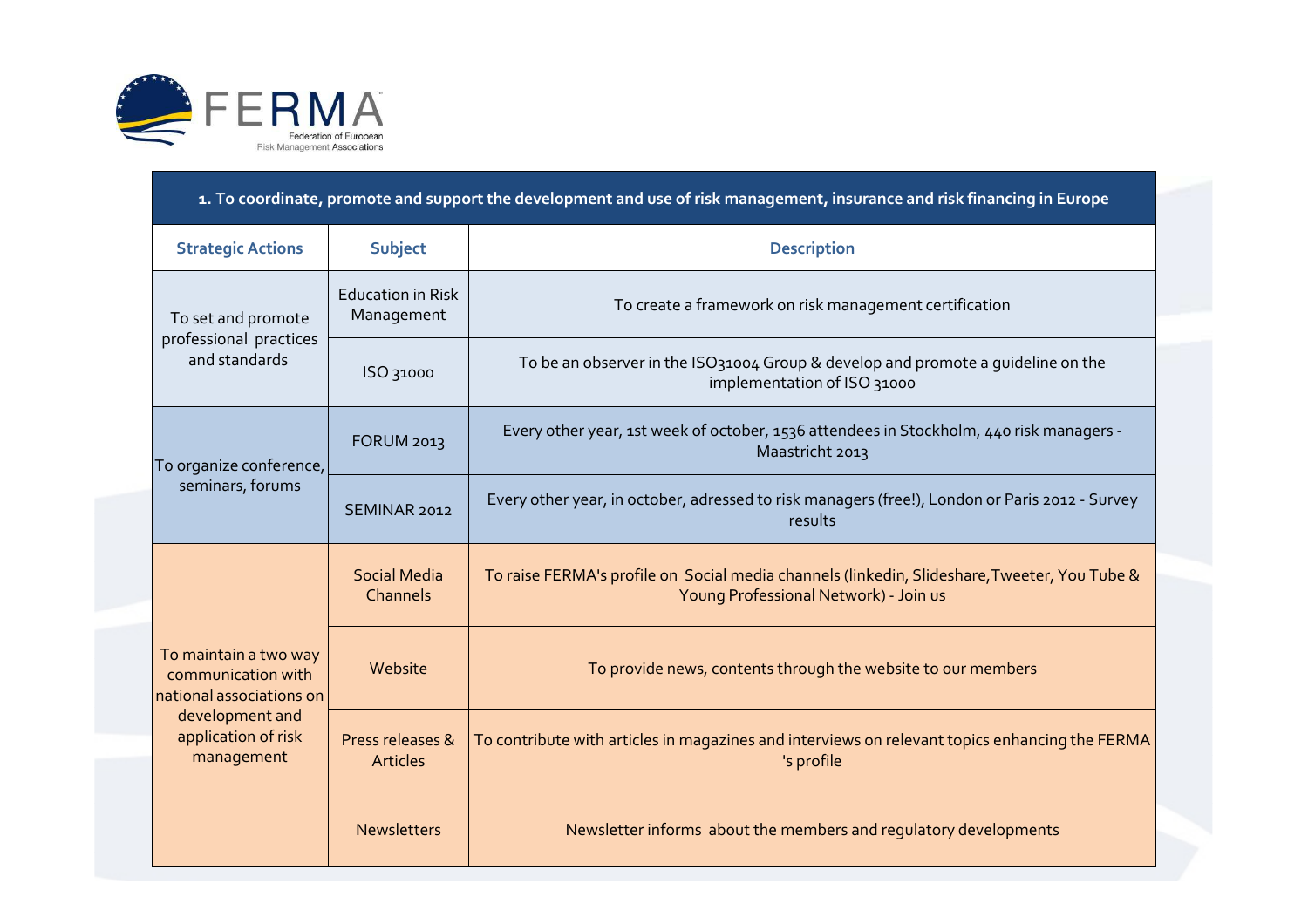

| 1. To coordinate, promote and support the development and use of risk management, insurance and risk financing in Europe |                                         |                                                                                                                                                                                                                                                 |  |
|--------------------------------------------------------------------------------------------------------------------------|-----------------------------------------|-------------------------------------------------------------------------------------------------------------------------------------------------------------------------------------------------------------------------------------------------|--|
| <b>Strategic Actions</b>                                                                                                 | <b>Subject</b>                          | <b>Description</b>                                                                                                                                                                                                                              |  |
| To set up surveys<br>and benchmarks<br>To identify and<br>share current                                                  | <b>FERMARM</b><br>SURVEY 2012           | The Benchmarking survey 2012 will map and report on the maturity level of the risk management<br>profession. It is divided in 4 parts: General, Risk governance, Risk management practices, Insurance<br>management. Timing: March to May 2012. |  |
| practices<br>Global                                                                                                      | Programmes<br>Compliance                | To create a Global Compliance database with consistency in setting up and managing Global Insurance<br>Programmes                                                                                                                               |  |
| To facilitate the<br>development of<br>new associations<br>in European<br>countries                                      | Contacts with<br>Austria,<br>Luxembourg | To maintain relations with existing associations and explore new potential members                                                                                                                                                              |  |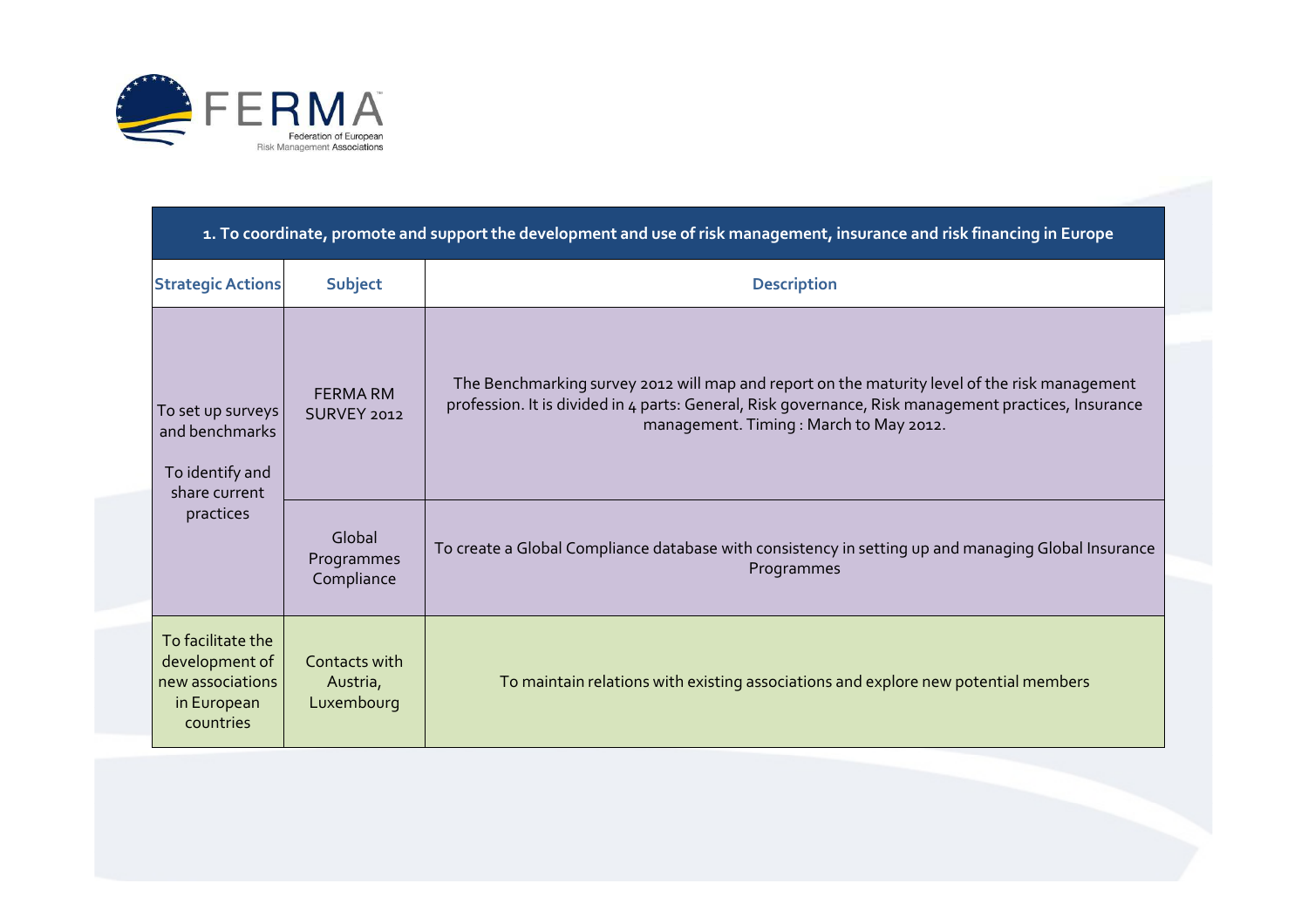

| 2. To be a significant stakeholder in the decision making process at the European level on Risk Management, Insurance and Risk financing<br><b>issues</b>                                                                                                          |                                                            |                                                                                                                                                                                                                                                      |  |  |  |
|--------------------------------------------------------------------------------------------------------------------------------------------------------------------------------------------------------------------------------------------------------------------|------------------------------------------------------------|------------------------------------------------------------------------------------------------------------------------------------------------------------------------------------------------------------------------------------------------------|--|--|--|
| <b>Strategic Actions</b>                                                                                                                                                                                                                                           | <b>Subject</b>                                             | <b>Description</b>                                                                                                                                                                                                                                   |  |  |  |
| To monitor new<br>regulations and<br>standards<br>To detect early<br>issues that can<br>impact our<br>profession<br>To propose and<br>co-ordinate<br>positions with<br>member<br>associations on<br>relevant issues<br>To issue guidance<br>and position<br>papers | <b>Environmental Liability</b>                             | To follow commission's work on the possibilities to improve the implementation of the ELD,<br>challenges encountered and ways to tackle them. To report, participate in meetings of CEA<br>working group and represent our members in the discussion |  |  |  |
|                                                                                                                                                                                                                                                                    | Insurance Guarantee schemes                                | To assess requirements of fund quarantee scheme in case of bankrupcy                                                                                                                                                                                 |  |  |  |
|                                                                                                                                                                                                                                                                    | <b>Solvency 2 and Captives</b>                             | To review impact of future legislation on Captives, analyse impact of SII on pension Funds, and<br>market impact                                                                                                                                     |  |  |  |
|                                                                                                                                                                                                                                                                    | Corporate Governance                                       | To follow the 8th Company Law Directive requirements and create an implementation guide<br>for senior executive with ECIIA                                                                                                                           |  |  |  |
|                                                                                                                                                                                                                                                                    | <b>Insurance Mediation Directive</b>                       | To monitor the status of intermediaries under the directive and issue response (March)                                                                                                                                                               |  |  |  |
|                                                                                                                                                                                                                                                                    | <b>Collective Redress</b>                                  | To follow the consultation on a EU legislation on Collective Redress & Mass Claims, position<br>issued in April                                                                                                                                      |  |  |  |
|                                                                                                                                                                                                                                                                    | Green Paper on the EU<br>corporate governance<br>framework | To support better corporate governance and comment on the risk management aspects of the<br>green paper, position issued in July                                                                                                                     |  |  |  |
|                                                                                                                                                                                                                                                                    | Prevention and Insurance of<br>NaturaL Catastrophes        | To assess disaster prevention in EU and Insurance availability, green paper expected                                                                                                                                                                 |  |  |  |
|                                                                                                                                                                                                                                                                    | Osha - Health and Safety at<br>work                        | FERMA is a partner of the Osha campaign to promote Safe Maintenance                                                                                                                                                                                  |  |  |  |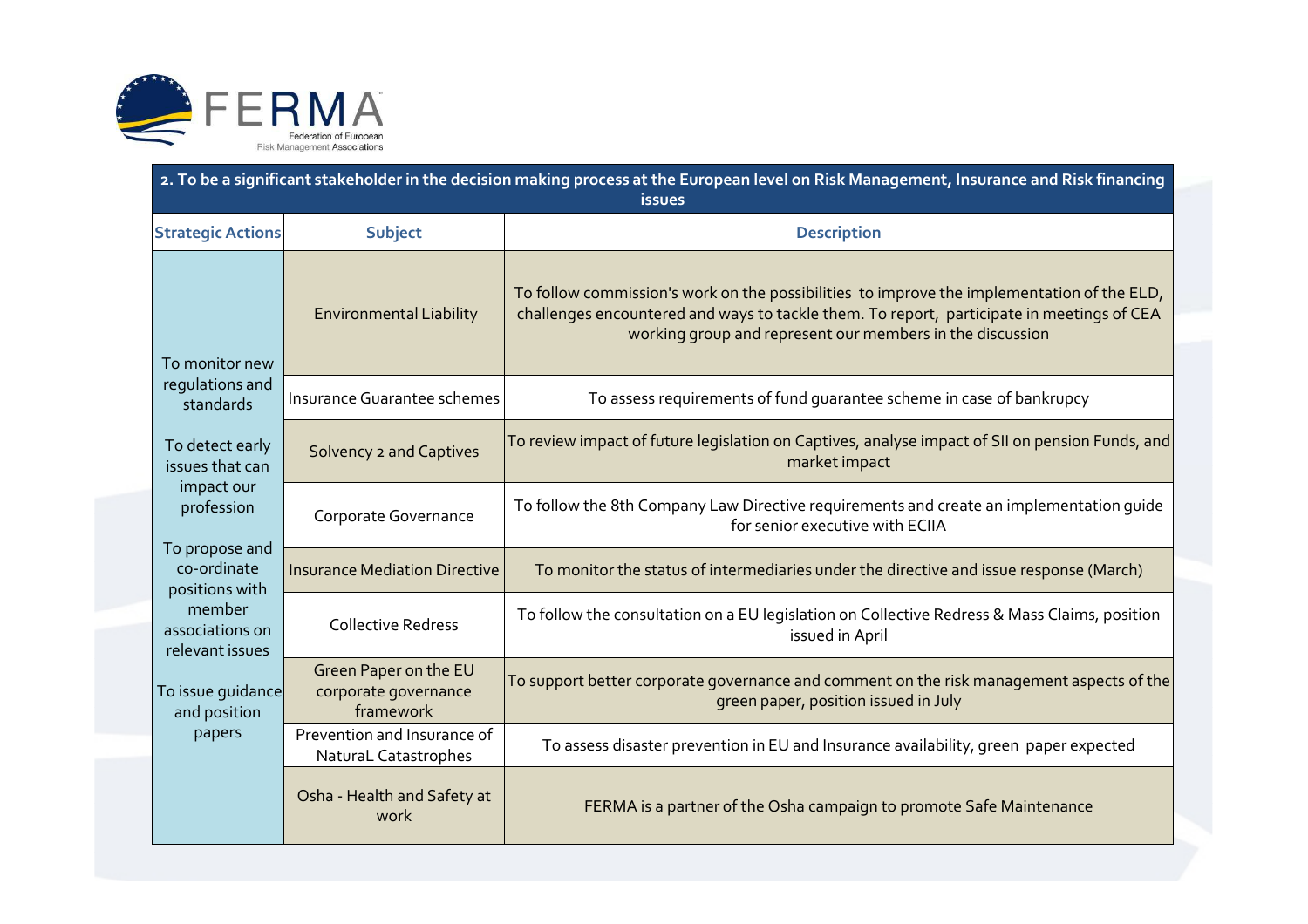

| 2. To be a significant stakeholder in the decision making process at the European level on Risk Management, Insurance and Risk financing<br><i>issues</i> |                                        |                                                                                             |  |  |
|-----------------------------------------------------------------------------------------------------------------------------------------------------------|----------------------------------------|---------------------------------------------------------------------------------------------|--|--|
| <b>Strategic Actions</b>                                                                                                                                  | <b>Subject</b>                         | <b>Description</b>                                                                          |  |  |
| To maintain interest<br>representation with the<br>European institutions                                                                                  | <b>FERMA</b> meets the Commission      | Regular contacts with European Commission on<br>currents projects                           |  |  |
|                                                                                                                                                           | <b>FERMA</b> meets other stakeholders  | To organise a cocktail in Brussels in connexion with the<br>General Assembly and invite MEP |  |  |
| To establish technical alliances<br>and ad hoc coalitions with other<br>stakeholders                                                                      | <b>FUEDI</b>                           | Recognition or Regulation of the profession, Education<br>framework of the profession       |  |  |
|                                                                                                                                                           | UNECE working party on risk management | To participate as member of WG to improve risk<br>management in regulatory systems          |  |  |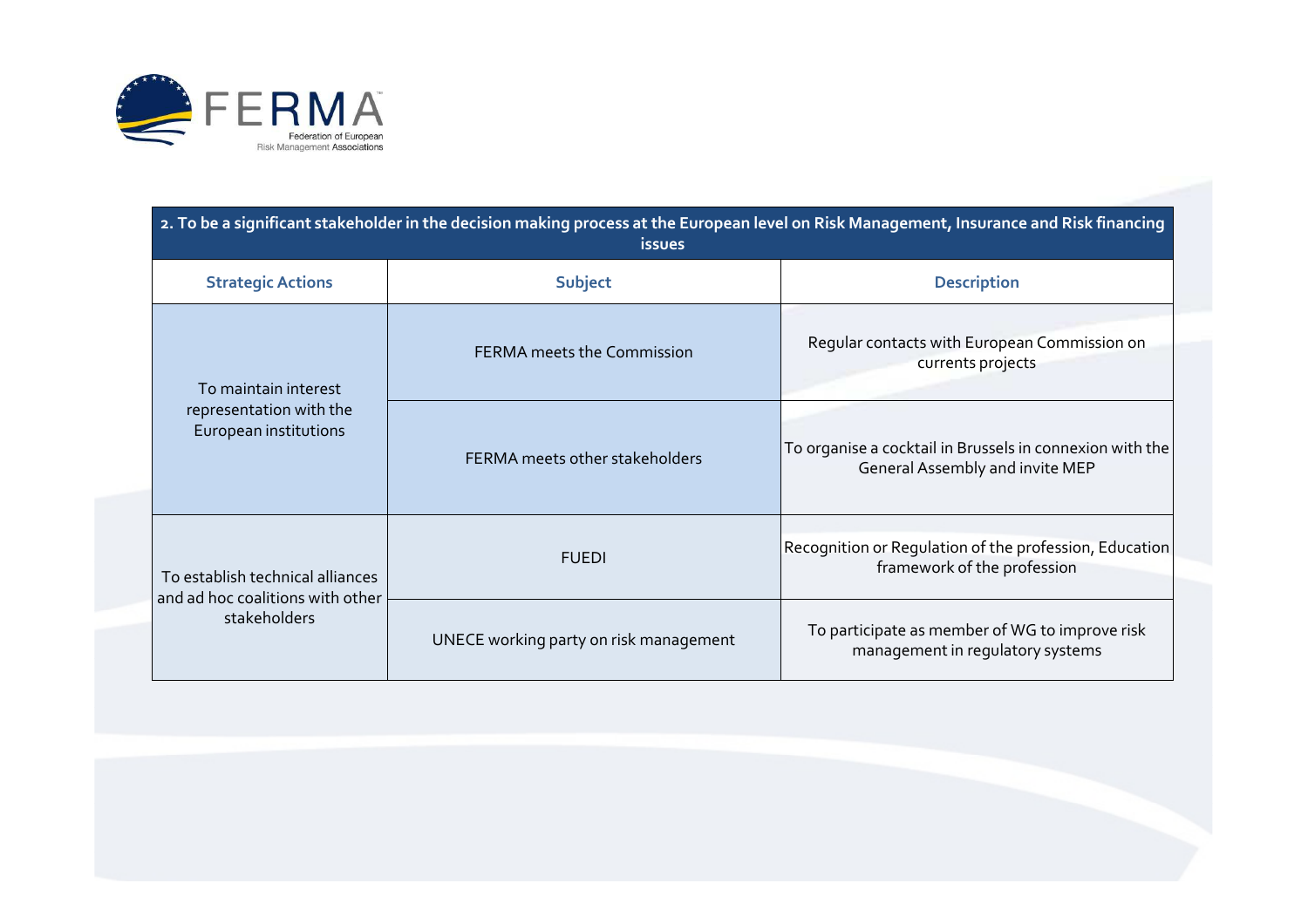

# FERMA' s future objectives

- $\mathbb{R}^n$ Improve communication with members of National Associations
- $\mathcal{C}$ Develop partnership with other European stakeholders
- $\mathbb{R}^2$ Following other European directives in preparation
- •Find synergies and embrace membership
- $\bullet$ Encourage contributions to FERMA
- $\bullet$ Align members agendas and coordinate position